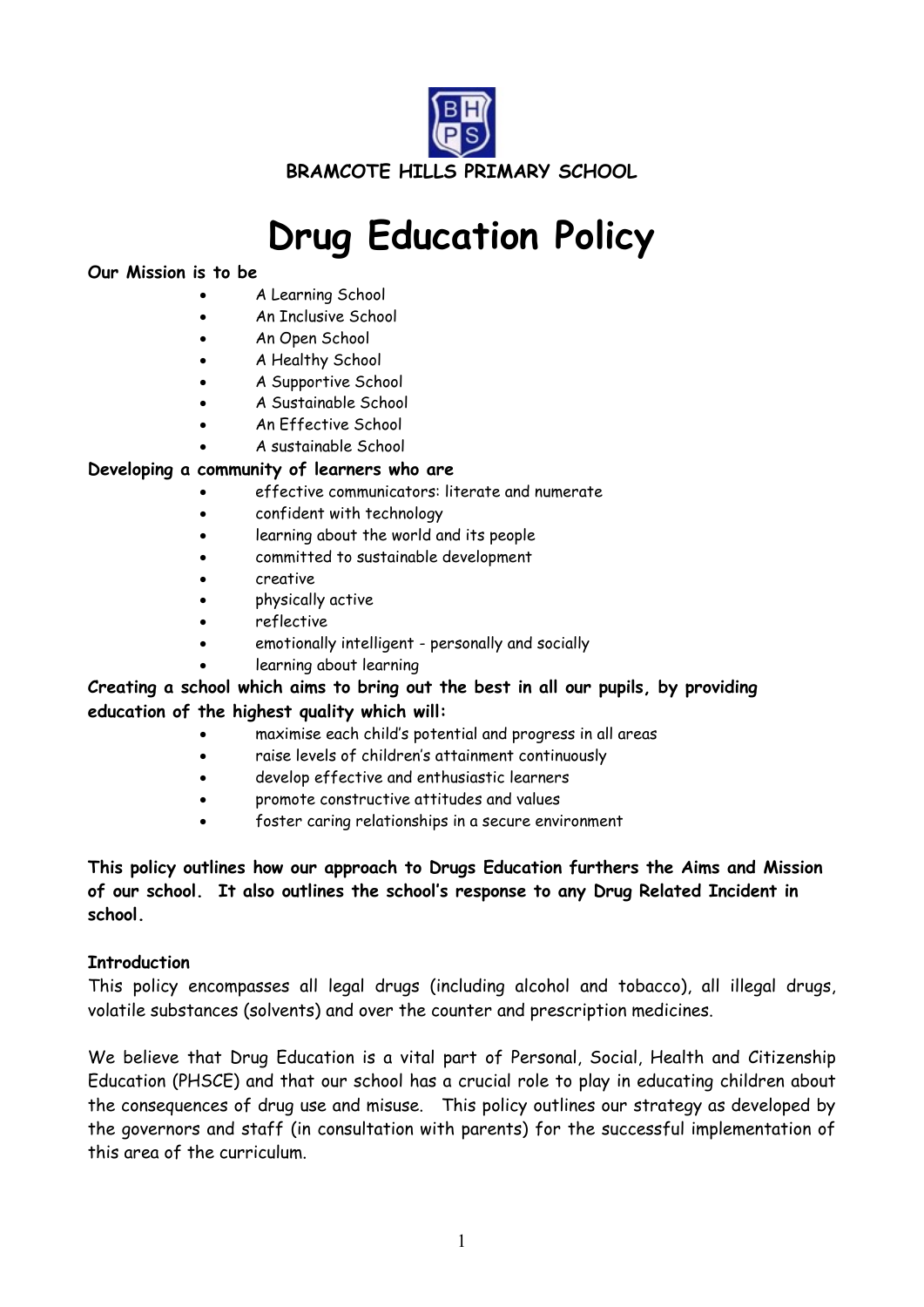#### **The Context and School Culture**

Drug Education forms a part of the statutory order for National Curriculum Science and will be provided in the broader context of PSHCE. Our provision is in line with guidance from the DFE, the NCC Children and Young People Substance Use Policy and the Notts Drug and Alcohol Action Team.

Bramcote Hills Primary School is committed to promoting a healthy, supportive and open environment for the benefit of pupils, parents, staff and visitors as outlined in our *Healthy* Living Policy. We want to help our children develop the skills they need to live confidently and safely in a rapidly changing, drug using world. We want our children to be able, now and in the future, to use medicines wisely and to understand that medicines are drugs, but that not all drugs are medicines.

#### **The misuse of drugs (including legal substances) by pupil, staff or visitors, or the illegal supply of these substances, will not be condoned.**

#### **Aims of Drug Education**

We aim to enable our pupils to grow up safely in an ever changing society and to be able to make healthy, informed choices by increasing their understanding of drugs' issues and developing appropriate skills and attitudes.

#### **Through the PHSCE curriculum and our supportive school ethos we aim to**:

- help pupils to understand why certain people with particular needs use medication as part of their everyday lives
- provide accurate information about drugs, including medicines (over the counter and prescribed), volatile substances, alcohol, tobacco and illegal drugs
- increase understanding about the implications and possible consequences of drug use and misuse, and the risks and consequences of their own and others' actions
- develop pupils' understanding of rules and laws concerning drugs
- raise awareness of safety issues with regard to drugs
- explore attitudes towards drug use and misuse and their relevance to pupils and our school community
- develop the skills necessary to be able to make informed decisions about drug use in a range of social situations
- identify sources of personal support
- develop pupils' self-awareness and self-esteem to support them in making positive choices about their future health and well-being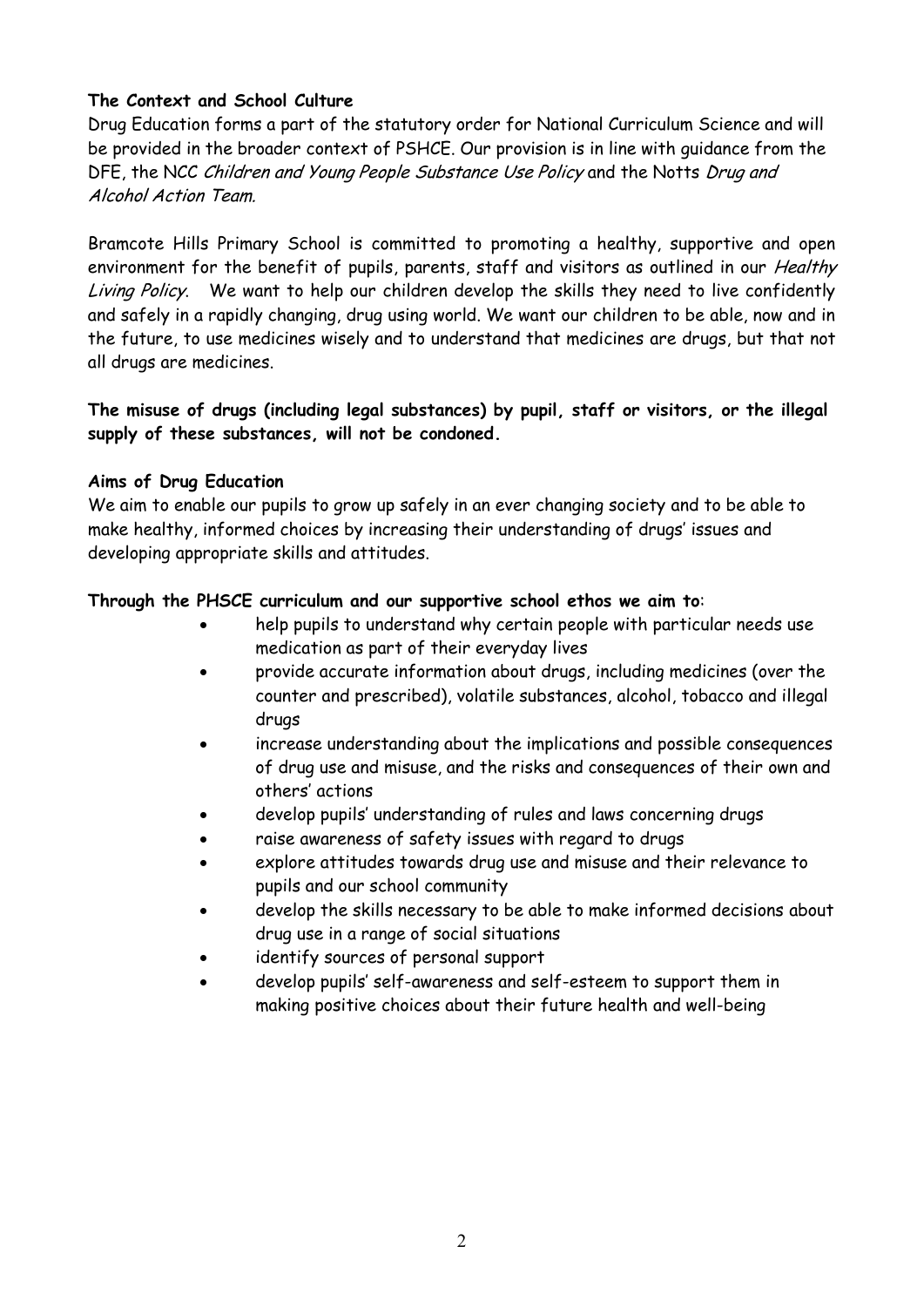# **Our Drug Education Programme**

# **Foundation**

#### **Knowledge and understanding**

- basic information about how the body works and ways of looking after the body
- information about what keeps us fit and healthy (food and exercise)
- discussing different ways of keeping safe and understanding that sometimes we have to follow rules in order to keep safe
- understanding that different groups of people look after us doctors, nurses, dentists

#### **Skills**

- following rules and instructions
- decision making linked to keeping healthy
- communicating feelings

#### **Attitudes**

- understanding and valuing our body and recognising its uniqueness
- positive attitudes towards keeping healthy food and exercise
- positive attitudes to health care professionals doctors, dentists, nurses

# **Key Stage 1**

#### **Knowledge and Understanding**

- school rules relating to medicines
- basic information about how the body works and ways of looking after the body
- the role of medicines (both prescribed and over-the-counter) in promoting health, and the reasons why people use them
- simple safety rules about medicines and other substances used in the home, including solvents and syringes
- consideration of alcohol and tobacco, their general effects on the body and on behaviour
- people who are involved with medicines (such as health professionals, pharmacists, shopkeepers)
- people who can help children when they have questions or concerns

#### **Skills**

- communicating feelings such as concerns about illness and taking medicines
- following simple safety instructions
- when and how to get help from adults

#### **Attitudes**

- valuing one's body and recognising its uniqueness
- positive attitudes towards medicines, health professionals and hospitals
- well informed attitudes towards the use of alcohol and cigarettes
- responses to media and advertising presentations of medicines, alcohol and smoking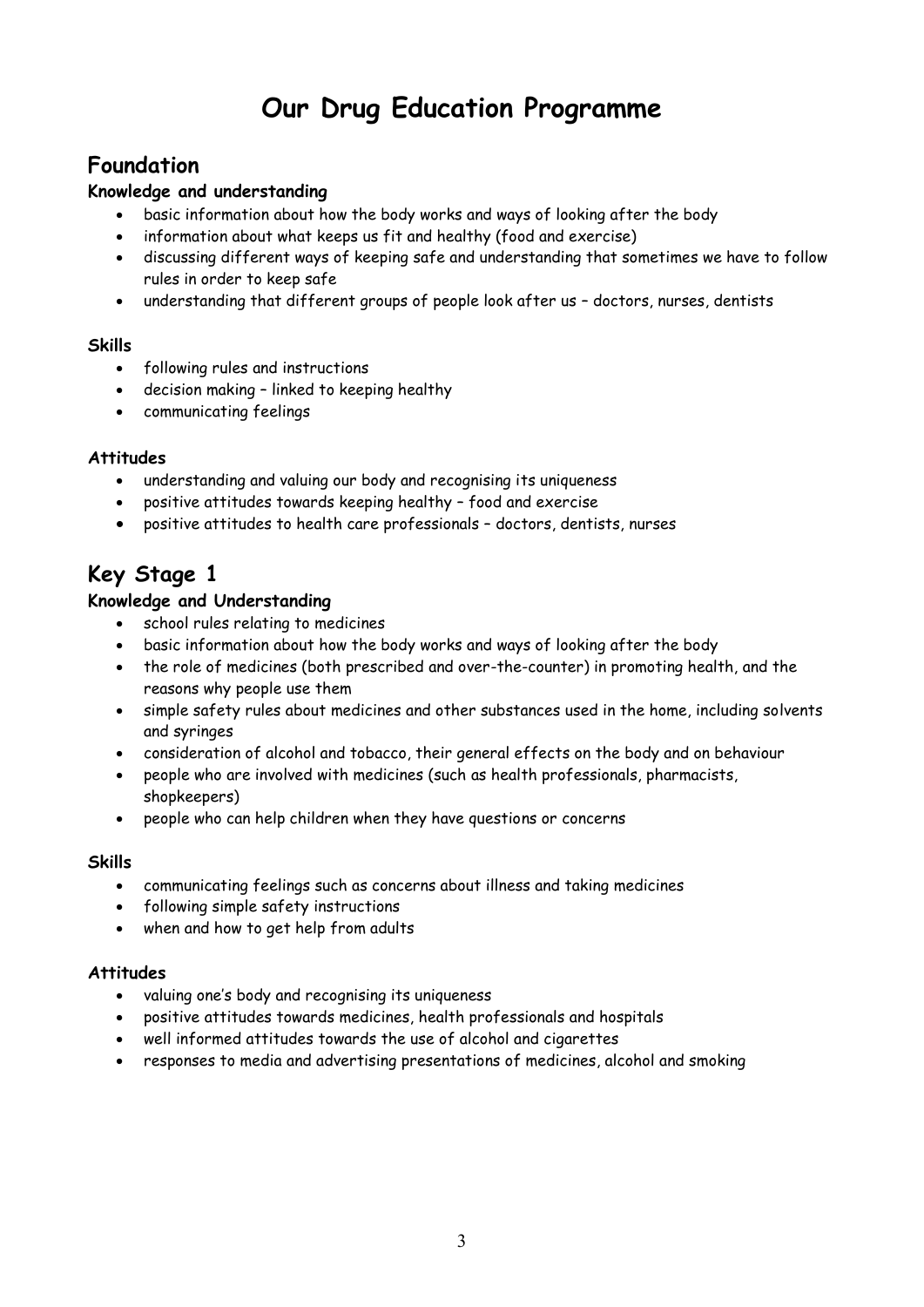# **Key Stage 2**

#### **Knowledge and Understanding**

- school rules relating to medicines, alcohol, tobacco, solvents and illegal drugs
- more detailed information about the body, how it works and how to take care of it
- different types of medicine (both prescribed and over-the-counter), legal and illegal drugs, including their form, their effects and their associated risks
- introduction to the law relating to the use and misuse of legal and illegal drugs
- people who can help children when they have questions or concerns
- dangers from handling discarded syringes and needles

#### **Skills**

- identifying risks
- coping with peer influences
- communicating with adults
- decision-making and assertiveness in situations relating to drug use
- giving and getting help
- safety procedures when using medicines

#### **Attitudes**

- valuing oneself and other people
- well informed attitudes and beliefs about different drugs and people who may use or misuse them
- responses to media and advertising presentations of alcohol, tobacco and other illegal drugs
- taking responsibility for one's own safety and behaviour

#### **See also:**

Appendix 1: 'National Curriculum Expectations for Drug Education, in Science and PSHCE'.

Appendix 2: 'Drugs Education - Progression in Learning Outcomes in Year Group Stages'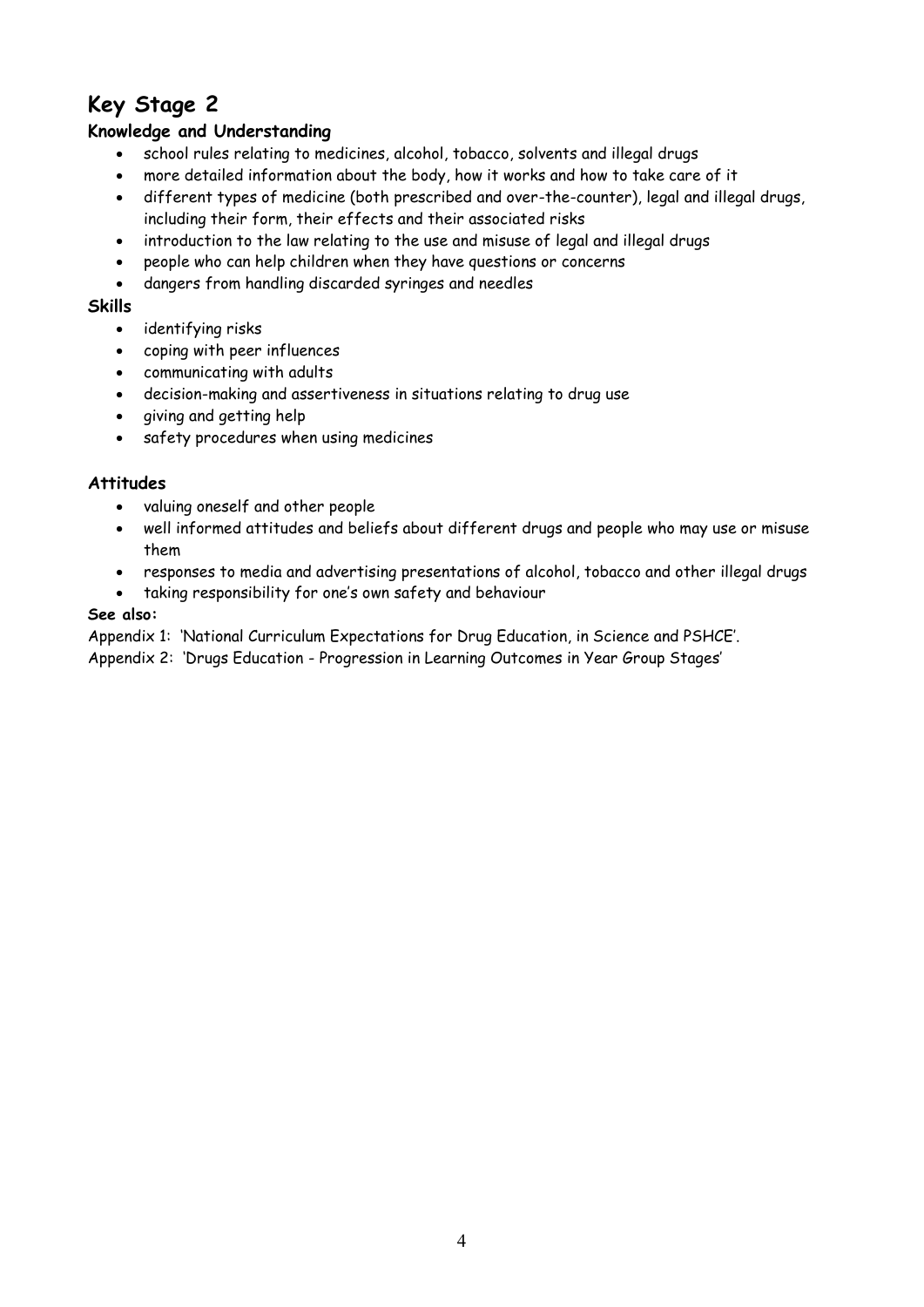# **Drugs Education Programme at BHPS**

Our programme is supported by the following education programmes:

| Years 1-6 | School based activities provided through 'RiskWatch', |  |  |
|-----------|-------------------------------------------------------|--|--|
| Year 1    | Children and Safety Education (C.A.S.E)               |  |  |
| Year 2    | On Track (written by Noreen Wetton)                   |  |  |
| Year 3/4  | Keeping On Track                                      |  |  |
| Year 5    | Life Education Centres (Notts LA)                     |  |  |
| Year 6    | Drug Abuse Resistance Education (D.A.R.E.)            |  |  |

The school appreciates the valuable contribution of outside agencies but recognises that their contribution alone does not constitute a complete drug education programme. We believe it is the responsibility of the school to ensure that the contributions made by visitors to the school reflect our own philosophy and approach to the subject.

#### **Teaching Methods**

Effective drug education requires pupils to develop their understanding of drug issues and appropriate skills and attitudes to assist them in making informed decisions and choices.

Good teaching is outlined in our policy Teaching and Learning at BHPS and many principles and practices apply equally to drugs education. Teaching methods adopted in the classroom offer a variety of opportunities for active learning. Methods particularly suitable for developing positive attitudes include, for example: debating issues, considering the attitudes and values of pupils and a range of significant groups in society, group discussions and role-play.

Up to date and relevant advice and support will be referred to regularly and progression will be ensured by visiting and re-visiting issues as pupils develop and their needs change.

Due to the sensitive, and sometimes controversial, nature of the subject, ground rules will be negotiated and adopted and pupils' knowledge and understanding will be assessed prior to any input, in order to ensure appropriateness of content.

#### **Assessment and Reflection**

Reflection is particularly crucial in drug education as it encourages children to consolidate what they have learned, clarify understanding and to develop new skills and form new attitudes. In the observation of children and their responses during learning sessions, teachers will be able to identify the progress they have made, based on their personal knowledge of each child and the child's own perception of what they have learned. They may make responses in discussions, role play, answering questions, writing or pictures. Children celebrate their understanding and achievements in circle time (show and tell), sharing success with other teachers or the head teacher and in assemblies. Their emotional progress and ability to make informed choices is reported to parents at Parents' Evenings and in the Progress as a Learner and RE / PSHCE sections of the end of year report.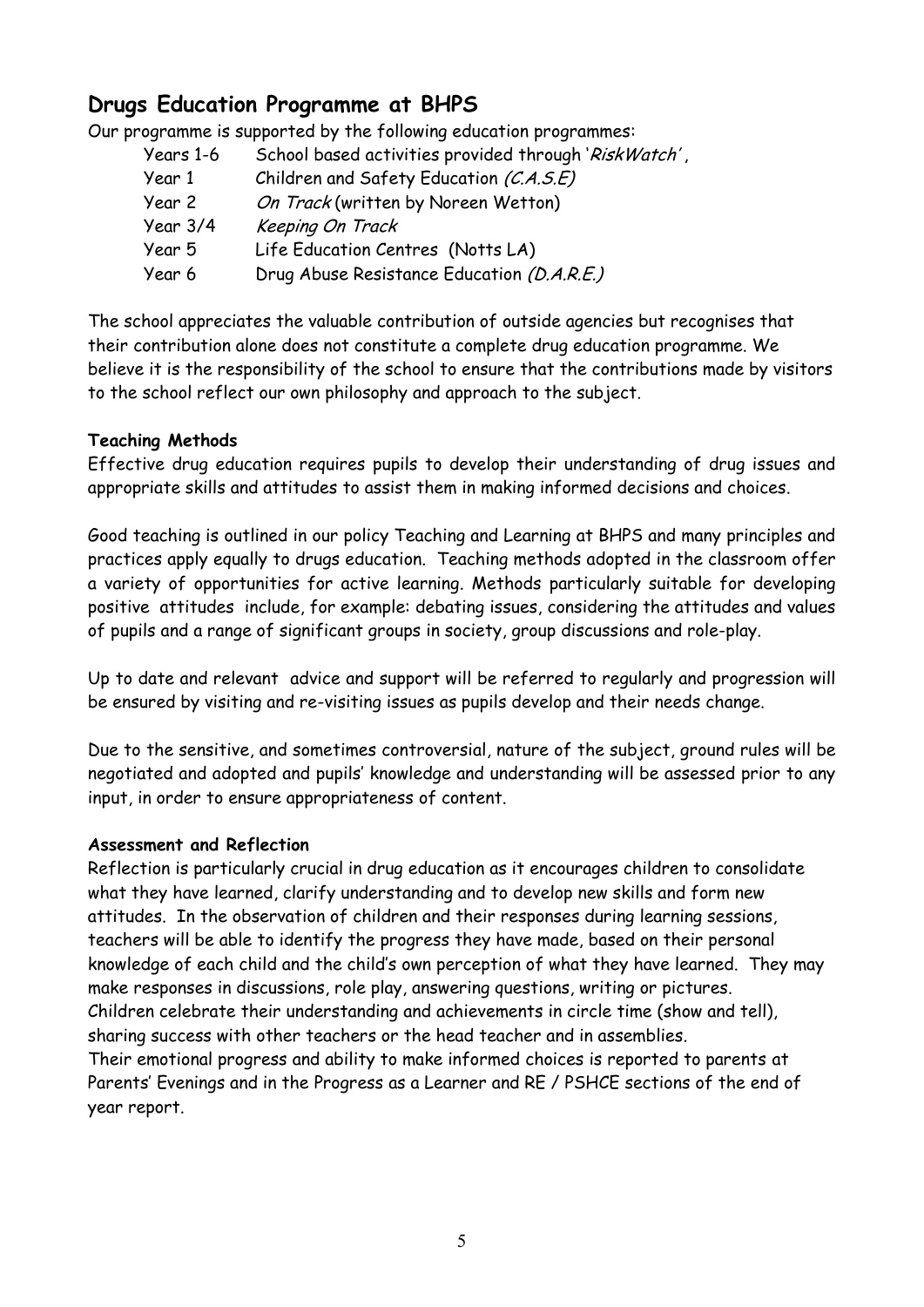# **BRAMCOTE HILS PRIMARY SCHOOL Procedure for Dealing with Drug Related Incidents**

#### **School Boundaries**

The school is defined by the boundary of the fence and gates together with the surrounding paying field and copse adjacent to the school. This policy also applies on school visits, both day and residential.

#### **Smoking**

A No Smoking policy is in place. The policy states that smoking is prohibited on any part of the school premises, site and wider campus. People found smoking will be asked to extinguish their cigarette and dispose of it sustainably. Persistent offenders may be banned from the site.

#### **Solvents**

In addition to health and safety regulations which keep the school environment safe for all, solvents and other potential intoxicants (such as lighter fuel or aerosols) must not be brought onto the school premises by any pupil, parent or staff. Any incidents involving the supply of solvents or solvent abuse will be dealt with in the same way as any other form of drug misuse.

#### **Illegal Drugs**

The school will not condone or tolerate the possession, use or supply of illegal drugs anywhere on the school premises or site. We will do our best to ensure that the school premises are safe, and have identified safety procedures in the rare event that a syringe, needle or other drug using equipment is found discarded on the school premises.

#### **Alcohol**

The use of alcohol by all members of the school community, including visitors, is also prohibited except for occasional adult and family functions, out of school hours.

#### **Storage and Administration of Medicines**

The school acknowledges that parents and carers have prime responsibility for their child's health and should provide us with information about their child's medical condition when appropriate. This information is recorded on the admissions form. There is no legal duty requiring school staff to administer medication; this is a voluntary role and will only be called upon in exceptional circumstances. Where exceptional circumstances exist, a contract will be agreed between the school and the parent or carer, and records kept appropriately. When necessary, school staff will receive training on specific medication procedures. The school's procedures are outlined in the Staff Handbook: Administering Medicines in Schools.

Other than an inhaler (which is covered in the Staff Handbook: Asthma in School), no pupil should be in possession of medication at any time. All necessary medication is stored in either the staffroom refrigerator or the first aid cupboard. Additional information will be provided by parents / carers as necessary to cover out of school activities or visits.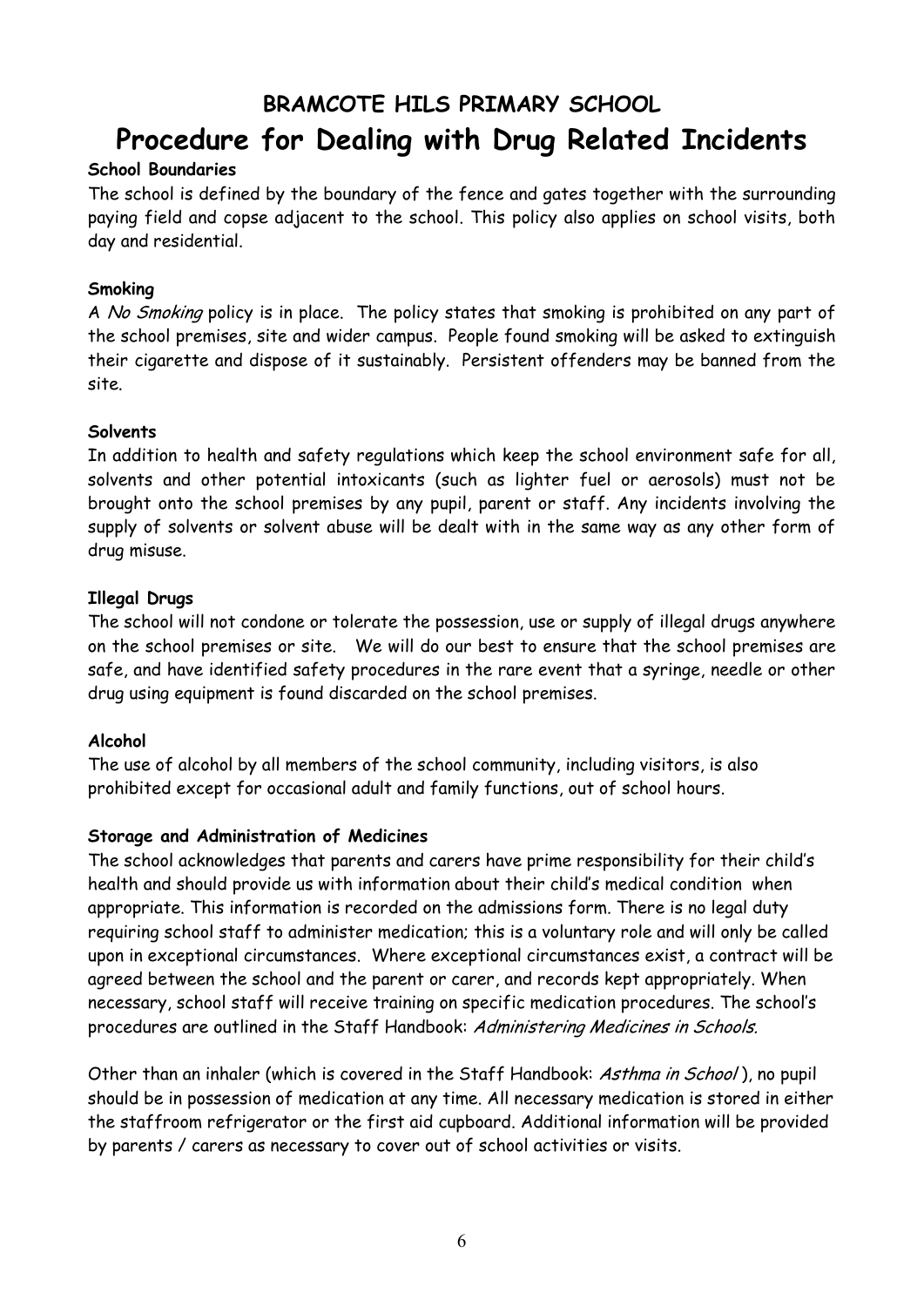#### **Drug Related Incidents**

The school will consider each incident individually, recognising that a variety of responses will be necessary to manage such incidents. We will consider very carefully the implications of any action taken, and will seek to balance the interests of the persons involved with other school members and the local community. Any sanctions enforced will be consistent with the school policies on Behaviour and Equality and will reflect the seriousness of the incident. After immediate medical needs have been addressed, the nature and circumstances of any incident will be established and assessment made of the needs of the pupils involved. We recognise that any pupil mis-using drugs may be in need of our support for an extended period of time or, in exceptional circumstances, from an appropriate outside agency.

All drug related incidents e.g. a child talking about drugs or drugs related materials found by, or in the possession of, a child will be reported to the head teacher or member of the senior leadership. The parent or and/or social services will be contacted depending on the circumstances. The care and safety of the child will be paramount.

#### **Support and Information**

Up to date information on local drugs support services will be made accessible to all members of the school community through the PHSCE Co-ordinator.

It is important that teaching staff feel confident in delivering drug education and in implementing this policy. Drug awareness training will be provided for all staff, governors and any parents who wish to attend a 'Keeping In Touch Event' (K.I.T.E.).

#### **Responsibilities and Review of Policy**

The head teacher is the named Drugs Co-ordinator at Bramcote Hills Primary School and has overall responsibility for this policy, its implementation and monitoring, for liaison with the governing body, parents/carers, LA and appropriate outside agencies and will:

- monitor the provision of drugs education (via the PHSCE Co-ordinator)
- ensure that the overall health, welfare and well being of all pupils is taken into account when managing drug related incidents and situations
- co-ordinate planned action to manage medicines in school (via the Inclusive Learning Manager)
- establish and co-ordinate links with outside agencies when appropriate
- co-ordinate training and support for staff (Via the Adult Learning Manager)
- assess the effectiveness of this policy in practice, ensuring evaluation takes place and that this informs its development

There are regular opportunities for all stakeholders to comment on the effectiveness and value of this policy, so that desirable modifications can be made:

Parents are asked for feedback at parents' meetings, as well as always being offered the chance to offer their views on provision of PSHCE generally, which is a curriculum priority.

Staff and governors review delivery and responses annually, as part of the general review of the year, in staff and Strategic Development Committee meetings.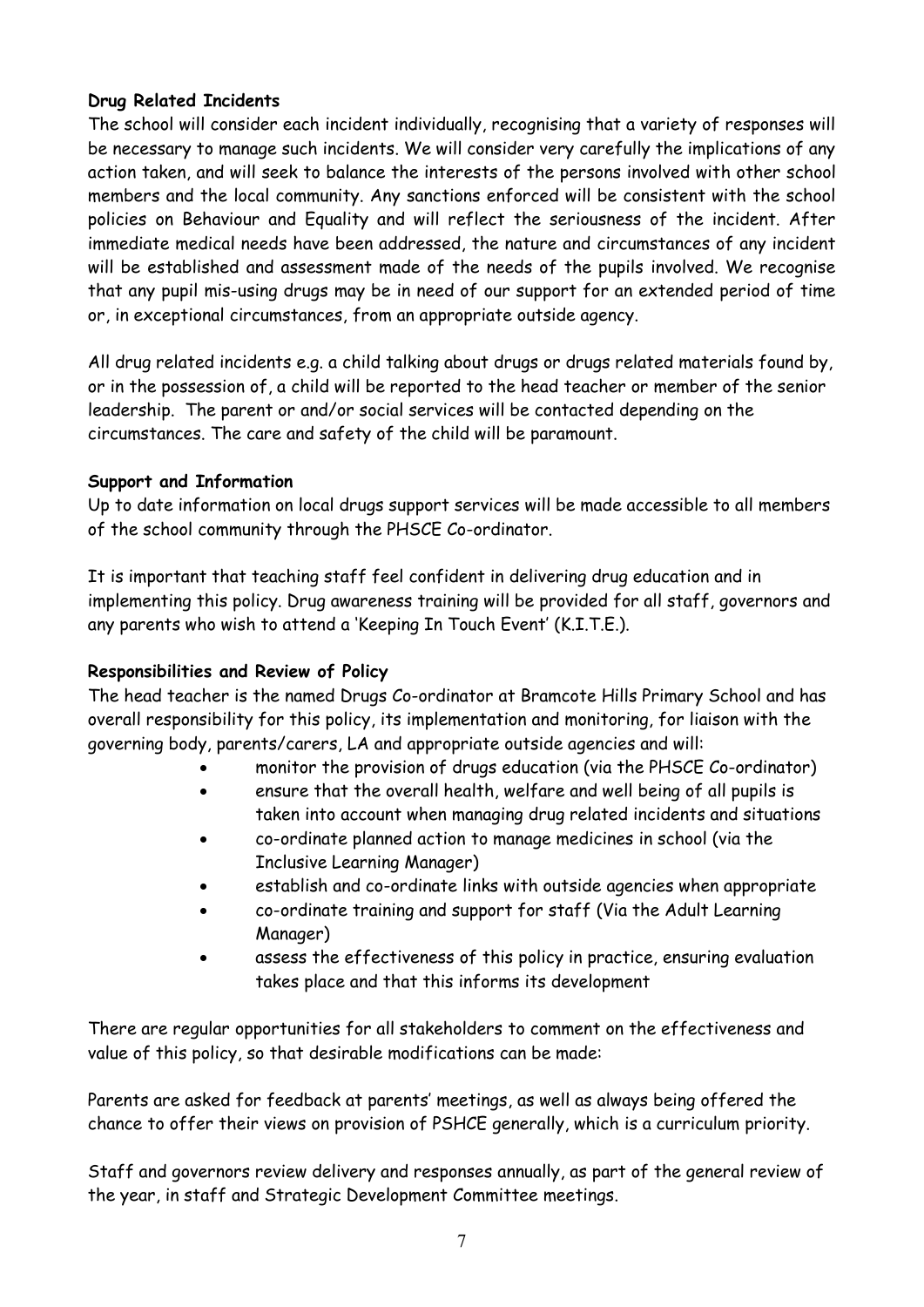Children are asked to reflect on their learning experiences in all subjects, including drugs education. The way in which this done may vary from time to time and from class to class to suit the particular needs of each group of children.

In all areas of the curriculum, including drugs education, children are aware of the desirable learning outcomes and the success criteria in activities undertaken. They are asked to comment on these when reflecting on what they have done, including observations about what they have found helpful or unhelpful. This feedback helps staff when considering modifications to practice.

This policy will be reviewed by the SLT and by the governing body, through the Strategic Development Committee.



**Appendices:**

- 1. Drug Education in Science and PSHCE
- 2. Progression in Learning Outcomes for Drug Education in Year Group Stages
- 3. D.A.R.E. Lessons
- 4. C.A.S.E. Lessons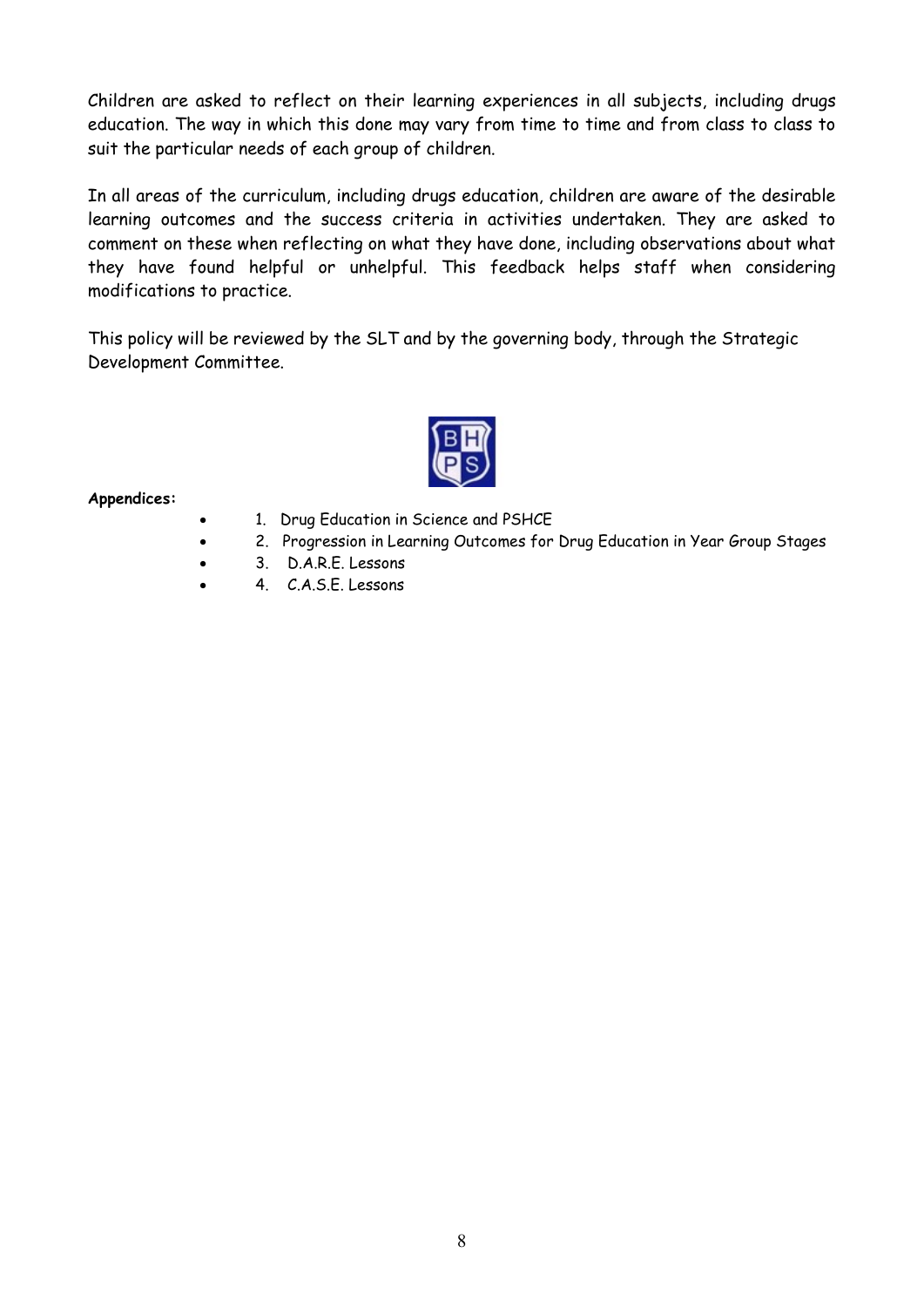

#### **Appendix 1. Drug Education in Science and PSHCE**

#### **National Curriculum Science**

Pupils should be taught:

At Key Stage 1 - about the role of drugs as medicines

At Key Stage 2 – about the effects on the human body of tobacco, alcohol and other drugs and how these relate to their personal health

#### **PSHCE**

The Framework for Personal Social, Health and Citizenship Education guides that in order to develop a healthy lifestyle and keep themselves and others safe, pupils should be taught: At FS & Key Stage 1 -

- how to make simple choices which improve their health and well-being
- that all household products, including medicines, can be harmful if not used properly
- rules for, and ways of, keeping safe, including basic road safety, and about people who can help them to stay safe

#### At Key Stage 2 –

- what makes a healthy lifestyle, including the benefits of exercise and healthy eating, what affects mental health and how to make informed choices
- that bacteria and viruses can affect health and that following simple, safe routines can reduce their spread
- which commonly available substances and drugs are legal and illegal, their effects and risks
- to recognise the different risks in different situations and then decide how to behave responsibly, including sensible road use, and judging what kind of physical contact is acceptable and unacceptable
- that pressure to behave in an unacceptable or risky way can come from a variety of sources, including people they know, and how to ask for help and use basic techniques for resisting pressure to do wrong
- school rules about health and safety, basic emergency aid procedures and where to get help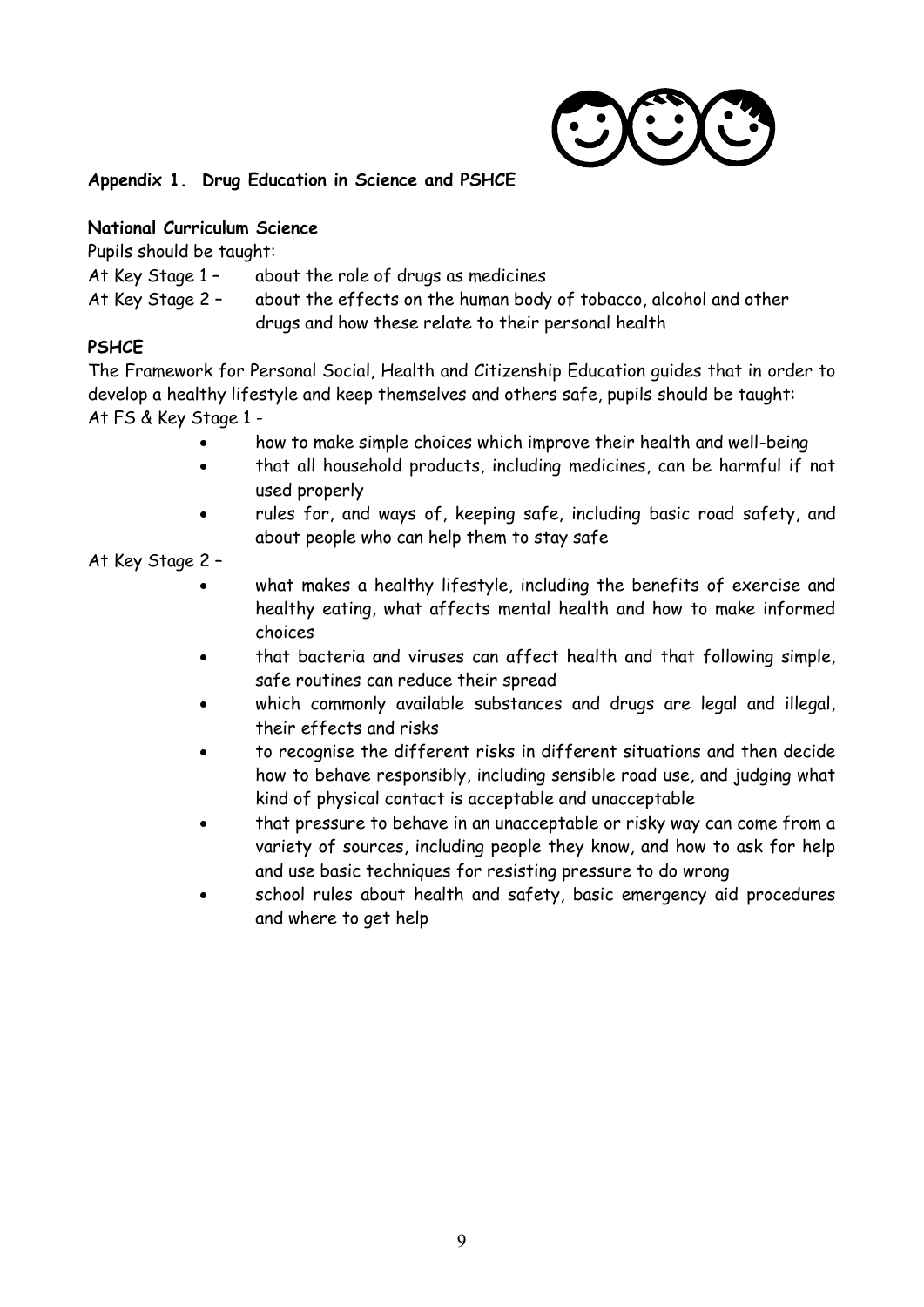

#### **Appendix 2. Foundation and Key Stage One**

#### **Progression in Learning Outcomes for Drug Education in Year Group Stages Foundation Stage** Pupils will:

- have some basic information about the body and how to take care of it e.g. keeping clean
- understand that medicines are different from other things and that grown ups must help them to take medicines safely
- be able to identify safe people who can help them
- be able to identify some health professionals and understand how their work can help
- be able to identify some potential risks and risky situations regarding substances
- begin to follow simple safety instructions
- begin to understand the value of themselves and other people

**Year 1** Pupils will:

- extend their knowledge of the body and how it works with increased focus on what it needs to stay healthy
- begin to use information to make basic health choices e.g. about food
- understand that all medicines and drugs can be harmful if not used properly
- know simple safety rules about medicines and other substances used in the home and school
- be able to extend their understanding of potential risks and risky situations regarding medicines
- be able to identify people who can help them when they have questions or concerns
- have the opportunity to practise communicating with adults generally, but also specifically in relation to drugs issues eg. meeting the school nurse or local GP
- be able to name and communicate basic feelings and identify some basic strategies to stay happy - e.g. family, friends, favourite toys etc.

**Year 2** Pupils will:

- understand the school rules relating to medicines and revisit safety procedures for medicines
- extend their knowledge of the body and how it works, with increased focus on what it needs to stay healthy and begin to consider some of the things which could be detrimental to health – e.g. smoking
- develop further understanding of people who can help them and how to get help
- understand that there are dangers from handling discarded syringes and needles and be aware of what procedures to follow if they find a syringe
- have opportunities to demonstrate that they can take responsibility for their own safety and behaviour – e.g. carrying scissors safely
- have further opportunities to meet and communicate with adults on drugs issues e.g. school nurse, GP, pharmacist or other health professionals
- be able to name and communicate a range of feelings and understand some contexts in which they may be experienced, including how it feels to be poorly / well
- be able to identify some positive strategies to maintain their emotional health and well-being e.g. favourite games, friends, family, physical activities, seeking help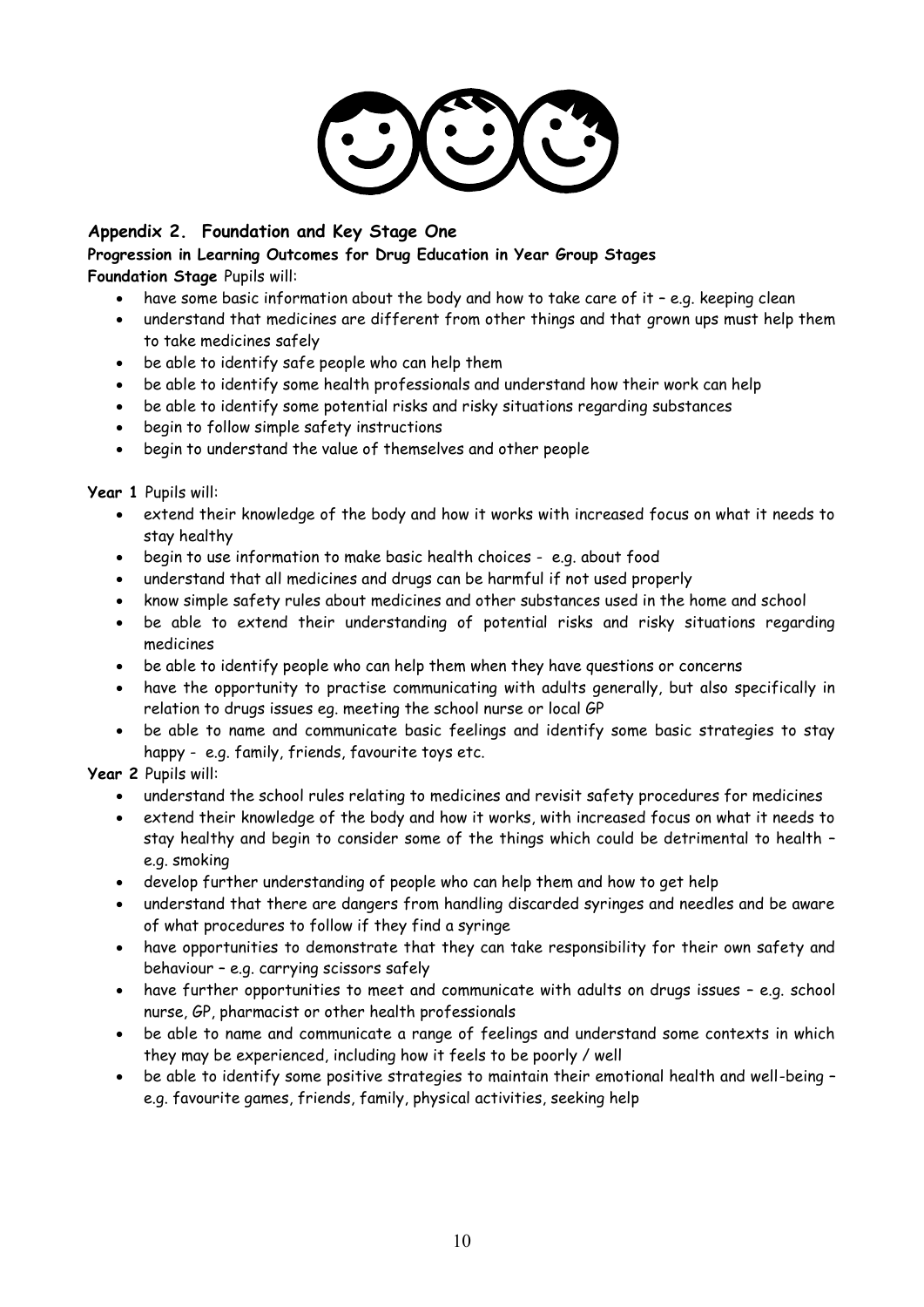

### **Appendix 2.**

**Lower Junior Progression in Learning Outcomes for Drug Education in Year Group Stages Year 3** Pupils will:

- have more detailed information about the body, how it works and how to take care of it
- understand about different types of medicines (both prescribed and over-thecounter), legal and illegal drugs, including their form, their effects and associated risks
- be able to identify safety procedures when using medicines
- be able to identify some potential risks and risky situations regarding drug misuse
- explore and develop attitudes about different drugs and people who may use or misuse them
- understand the value of themselves and other people
- be able to identify people who can help and know how to give and get help in a given situation

**Year 4** Pupils will:

- have extended their knowledge of the body and how it works, with increased focus on the harmful effects of tobacco and alcohol, different types of medicines (both prescribed and over-the-counter), legal and illegal drugs, including their form, their effects and their associated risks
- be able to identify people who can help children when they have questions or concerns
- be able to relate their knowledge gained through science, to extend their understanding of potential risks and risky situations regarding drug misuse
- be able to give and get appropriate help in drug situations (including the misuse of medicines)
- have had opportunities to practise communicating with adults generally, but also specifically in relation to drugs issues – e.g. talking to a diabetic
- have had the opportunity to take responsibility for their own safety and behaviour in relation to medicines and other drugs – e.g. holding inhalers, taking part in decisions about drugs in school
- have had opportunities to identify and practise transferable skills which will help them to cope with peer influences
- have increased confidence in their decision making and assertiveness skills, particularly in relation to drugs / medicines use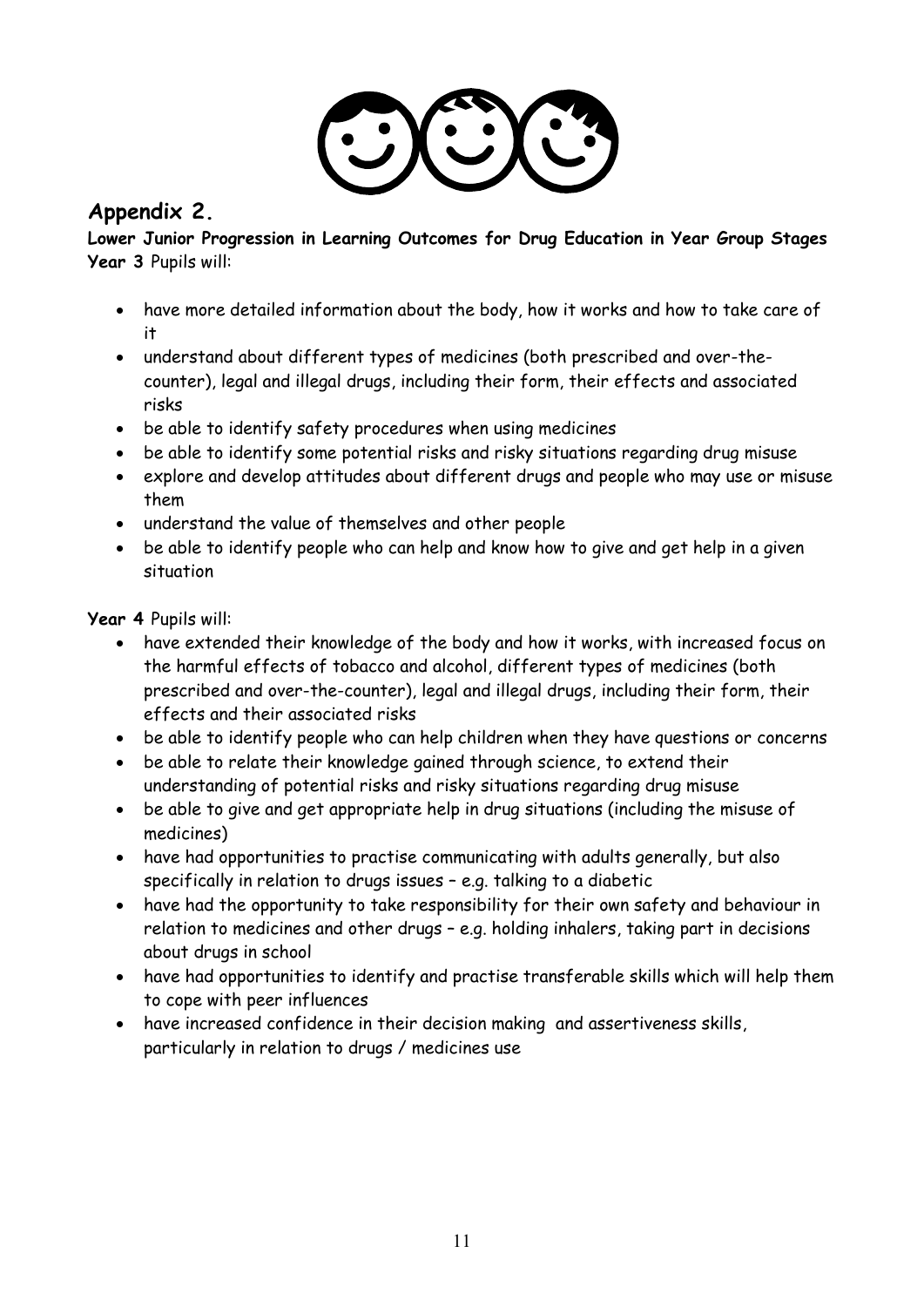#### **Appendix 2. Upper Junior Progression in Learning Outcomes for Drug Education**

**Year 5** Pupils will:

- understand the law relating to the use of legal and illegal drugs
- understand the school rules relating to medicines, alcohol, tobacco, solvents and illegal drugs and will have had opportunities to consider why these rules have been adopted
- develop further understanding of who can help them as they grow older and how to access this help (including health professionals, school nurse, police, helplines etc.)
- understand dangers from handling discarded syringes and needles and be aware of what procedures to follow if they find a syringe
- have opportunities to demonstrate that they can take more responsibility for their own safety and behaviour
- be able to identify risks and risky situations in their own life regarding drugs, having considered their attitudes and beliefs about different drugs and people who may use or misuse them
- have considered the misuse of drugs in sport
- have had opportunities to extend their transferable skills to cope with peer influence, making and asserting their own decisions in 'drug' situations
- have considered their role in supporting friends in drug-risk situations

**Year 6** Pupils will:

- have further extended their knowledge of the human body and how it works, with increased focus on legal and illegal drugs, including their form, their effects and their associated risks
- understand the law relating to the use of legal (alcohol, tobacco and solvents) and illegal drugs and some wider health and social implications of breaking the law
- be able to identify and access a range of sources of personal support
- be able to put a person into the recovery position and get appropriate help in different 'drug situations'
- have had the opportunities to develop their decision making and assertiveness skills in a variety of situations, including those relating to drug use
- have considered their role in supporting friends in drug-risk situations
- have explored their own and others' responses to media and advertising representations of alcohol, tobacco and other legal drugs
- have considered the motivations behind the images and messages presented and balanced these against the facts they know about the relevant drugs
- have considered the influence of popular messages on their decisions about drug use
- be able to communicate their feelings using a wider vocabulary and will be able to identify positive, healthy strategies to maintain their emotional health and well-being
- have had opportunities to explore their worries about transition, in relation to peer influence and drug situations, and to link these with the skills and strategies they have practise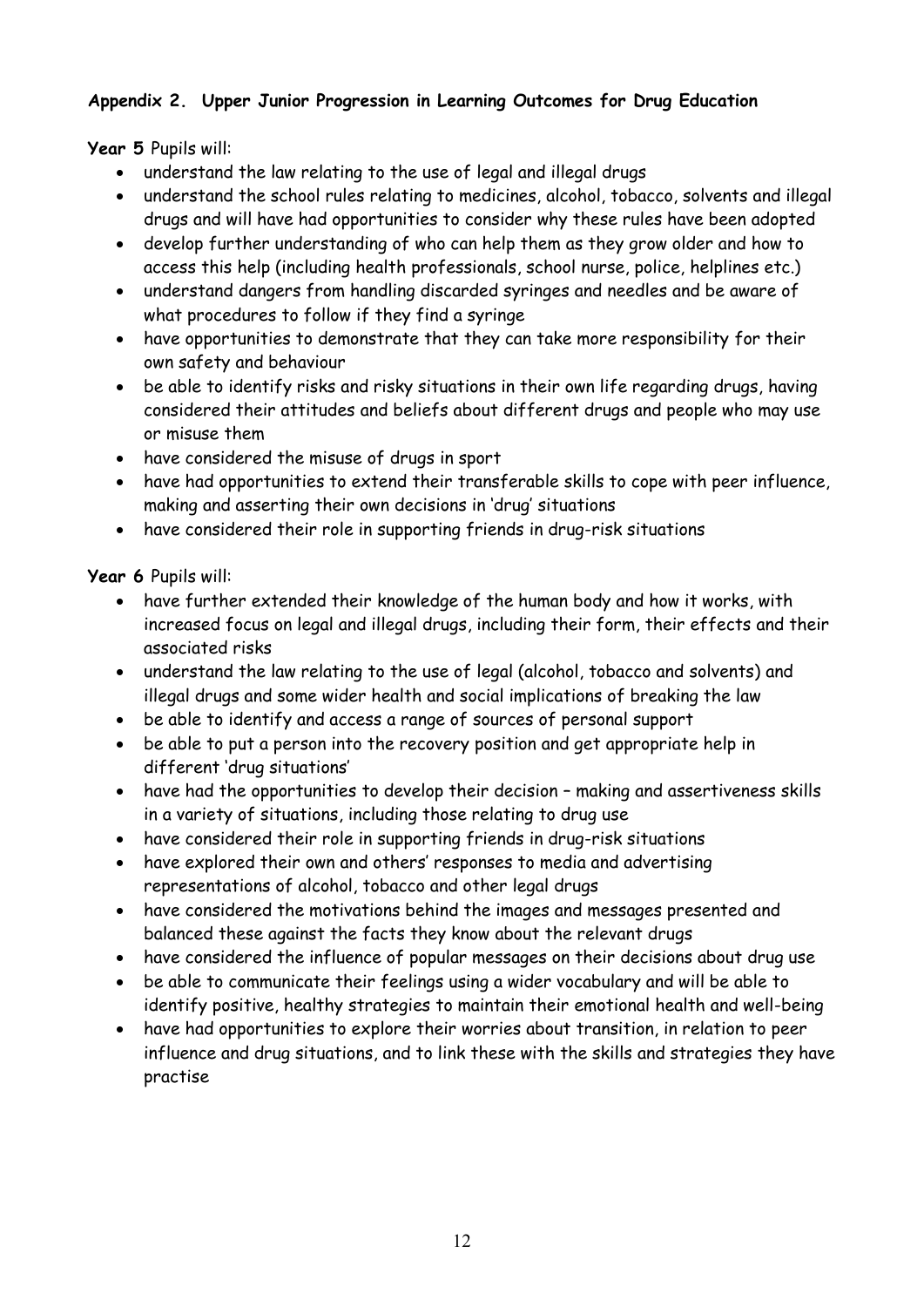#### **Appendix 3**

#### **D.A.R.E. LESSONS (Year 6)**

- Lesson 1. Introduction and DARE Decision making
- Lesson 2. Tobacco and using DARE Decision making
- Lesson 3. Cannabis and using DARE Decision making
- Lesson 4. Alcohol and using DARE Decision making
- Lesson 5. Volatile substances and positive alternatives
- Lesson 6. Friendship, peer pressure and self esteem
- Lesson 7. Saying No and response styles
- Lesson 8. Anti-social behaviour and its effect on the community
- Lesson 9. Teacher. DARE Report
- Lesson 10. Decision making role plays and Quiz
- Lesson 11. GRADUATION



# DRUG ABUSE RESISTANCE EDUCATION